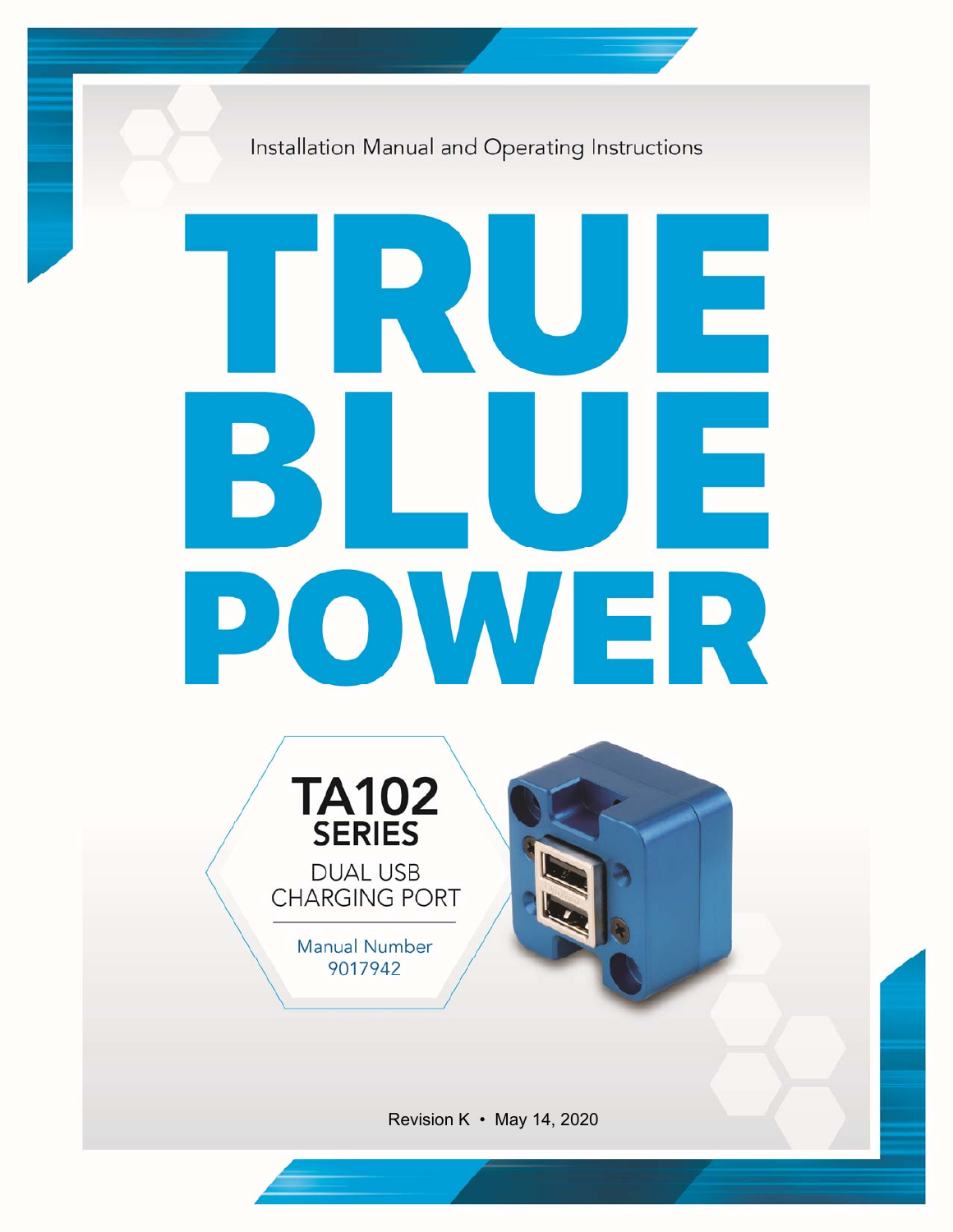

#### **FOREWORD**

This manual provides information intended for use by persons who, in accordance with current regulatory requirements, are qualified to install this equipment. If further information is required, please contact:

> True Blue Power c/o Mid-Continent Instrument Co., Inc. Attn: Customer Service Dept. 9400 E. 34th St. N. Wichita, KS 67226 USA Phone 316-630-0101 Fax 316-630-0723 www.truebluepowerusa.com www.mcico.com

We welcome your comments concerning this manual. Although every effort has been made to keep it free of errors, some may occur. When reporting a specific problem, please describe it briefly and include the manual part number, the paragraph/figure/table number and the page number. Send your comments to:

> True Blue Power c/o Mid-Continent Instrument Co., Inc. Attn: Technical Publications 9400 E. 34<sup>th</sup> St. N. Wichita, KS 67226 USA Phone 316-630-0101 Fax 316-630-0723



Download the current version of this installation manual using your smartphone or tablet.

© Copyright 2018 Mid-Continent Instrument Co., Inc.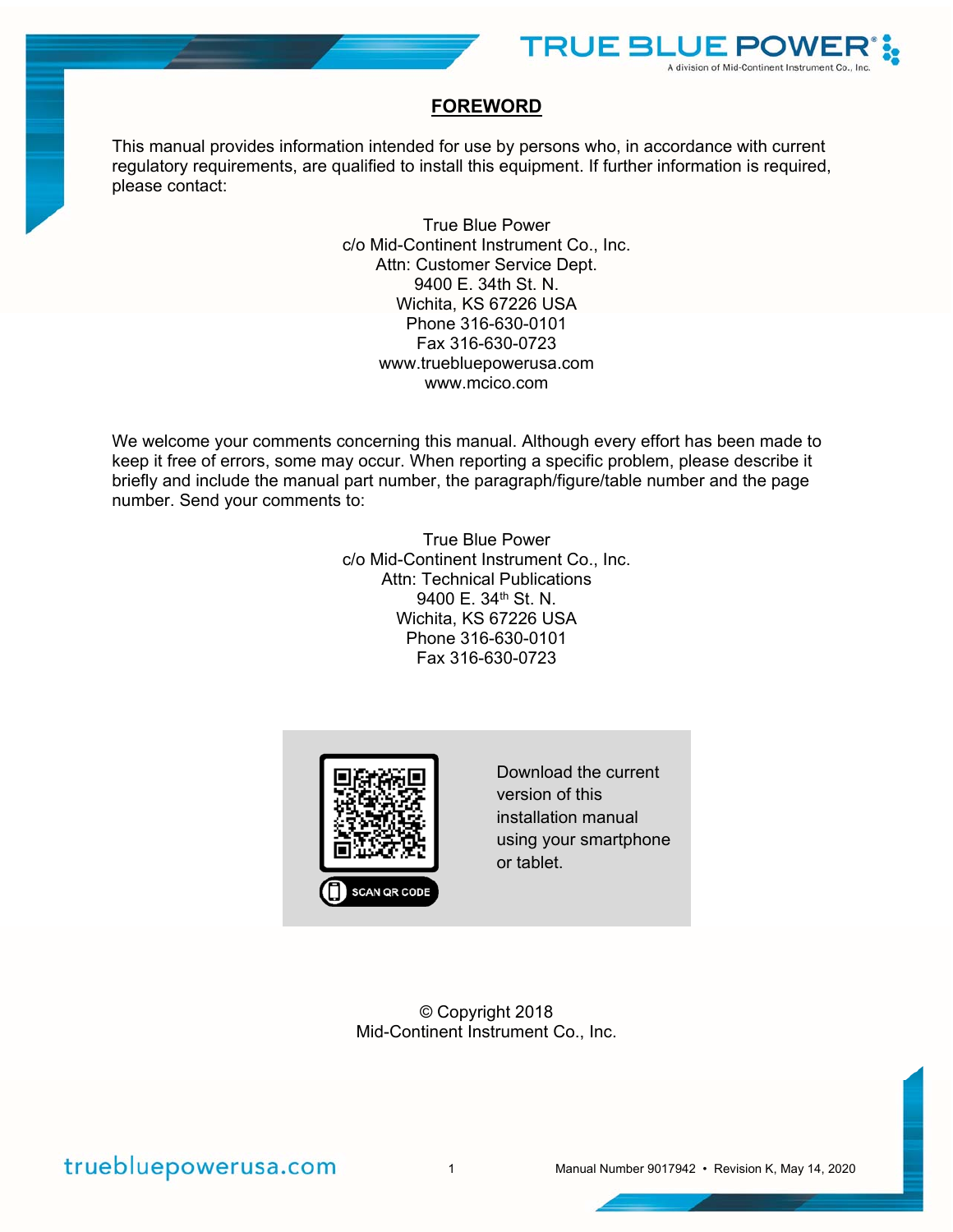**TRUE BLUE POWE** A division of Mid-Continent Instrument Co., Inc.

**i** 

## **TABLE OF CONTENTS**

| <b>SECTION 1 GENERAL DESCRIPTION</b>                                                                                                               | 4                                                                      |
|----------------------------------------------------------------------------------------------------------------------------------------------------|------------------------------------------------------------------------|
| <b>INTRODUCTION</b><br>1.1<br>1.2 TECHNICAL SPECIFICATIONS                                                                                         | 4<br>5                                                                 |
| SECTION 2 PRE-INSTALLATION CONSIDERATIONS                                                                                                          | $6\phantom{1}6$                                                        |
| <b>COOLING</b><br>2.1<br>2.2 EQUIPMENT LOCATION<br>2.3 ROUTING OF CABLES<br>2.4 LIMITATIONS<br>2.5<br><b>MODIFICATIONS</b>                         | $\,6\,$<br>$\,6\,$<br>$\,6\,$<br>$\begin{array}{c} 6 \\ 7 \end{array}$ |
| <b>SECTION 3 INSTALLATION PROCEDURES</b>                                                                                                           | $\overline{\mathbf{8}}$                                                |
| 3.1<br><b>GENERAL INFORMATION</b><br>UNPACKING AND INSPECTING EQUIPMENT<br>3.2<br>3.3 CABLE HARNESS<br>3.4 MOUNTING<br>3.5 INSTALLATION COMPLETION | $\bf 8$<br>$\,8\,$<br>9<br>10<br>11                                    |
| <b>SECTION 4 OPERATION</b>                                                                                                                         | 14                                                                     |
| 4.1 ELECTRICAL PERFORMANCE<br>4.2 PROTECTIVE FEATURES                                                                                              | 14<br>14                                                               |
| <b>SECTION 5 CONFORMANCE</b>                                                                                                                       | 15                                                                     |
| <b>CONTINUED AIRWORTHINESS STATEMENT</b><br>5.1<br>ENVIORNMENTAL QUALIFICATION STATEMENT<br>5.2                                                    | 15<br>15                                                               |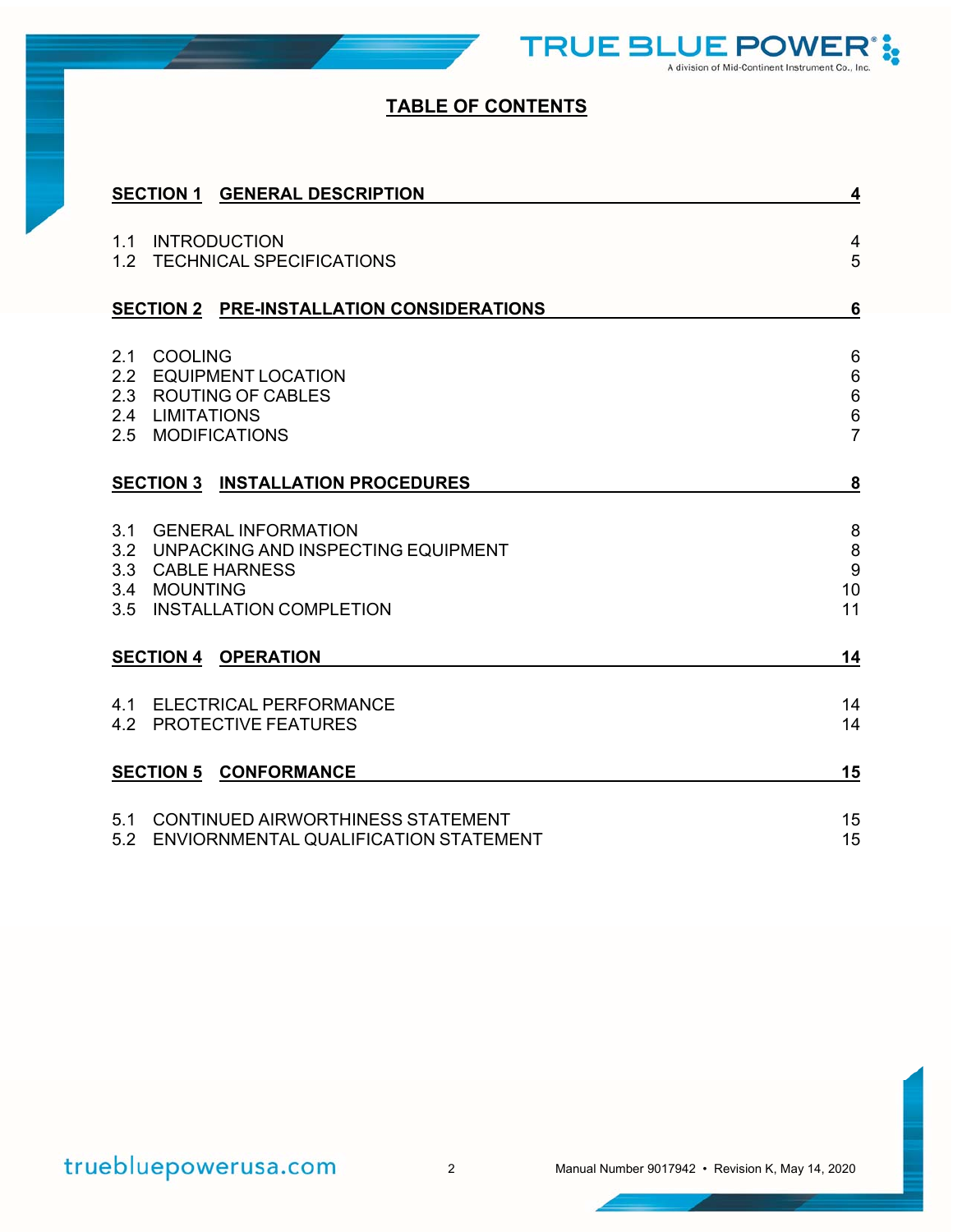|--|

TRUE BLUE POWER

**i** 

| <b>Rev</b> | <b>Date</b> | Detail                                                                                                                    | <b>Approved</b> |
|------------|-------------|---------------------------------------------------------------------------------------------------------------------------|-----------------|
| A          | 04/19/2013  | Initial release.                                                                                                          | <b>BAW</b>      |
| B          | 05/30/2013  | Updates driven by internal review.                                                                                        | <b>BMC</b>      |
| C.         | 08/22/2013  | Added Circular Rear Mount option and kit details, added<br>configurations -2, -3, and -4.                                 | <b>TKV</b>      |
| D          | 11/1/2013   | Added two additional pins to installation kit and information<br>regarding a recommended crimp tool.                      | <b>TKV</b>      |
| F.         | 11/14/2013  | Added information about adhesive for Front Mount Kit.<br>Added information about ETSO certification.                      | <b>TKV</b>      |
| F          | 06/10/2014  | Changed information about mounting screws. (PT+0.285"<br>was PT+0.312")                                                   | <b>TKV</b>      |
| G          | 02/26/2015  | Added Modification Information, Added Mod 1                                                                               | <b>TKV</b>      |
| н          | 09/12/2016  | Changed the weight in '1.2.2 Physical Attributes' to 0.13<br>pounds.                                                      | CAS             |
| $\cdot$    | 01/04/2017  | Updated to include new mounting option. Added 1.2.4.                                                                      | <b>BAW</b>      |
| K          | 05/14/2020  | Updated style and brand to meet Marketing and<br>Engineering guidelines. Update Section 3.2, Optional<br>Equipment names. | <b>DLR</b>      |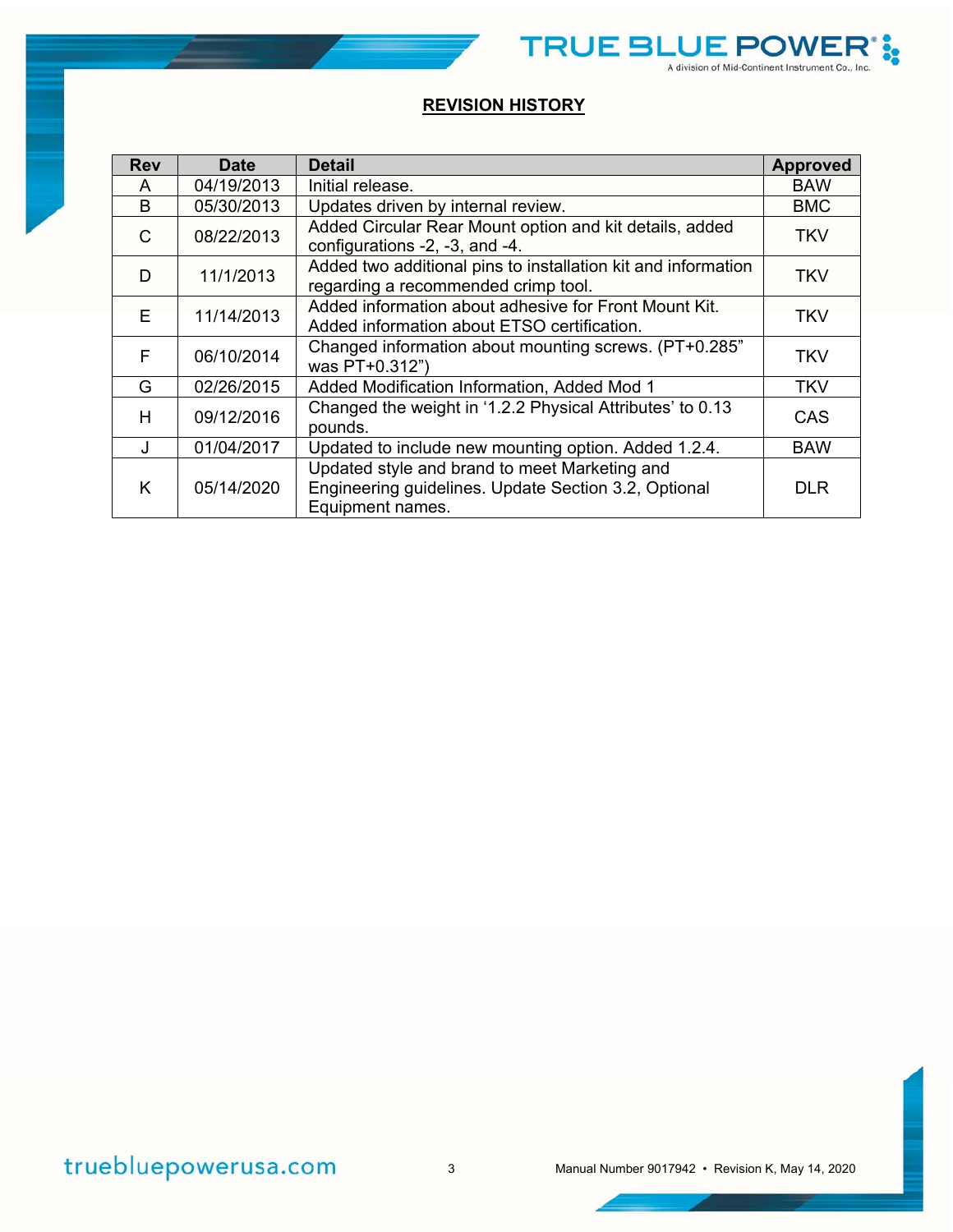

TRUE BI

A division of Mid-Continent Instrument Co., Inc.

#### **1.1 INTRODUCTION**

The TA102 Series Dual USB Charging Port is a certified accessory that converts 10 to 32 volts of DC electrical input from the aircraft to standard 5V power for any electronic product that charges using a USB connector. The TA102 provides two Universal Serial Bus-A (USB-A) ports and can be rear mounted or front mounted in a variety of locations throughout the aircraft. The unit is certified to FAA TSO C71 and qualified to multiple RTCA DO-160 requirements, providing confidence and convenience to be mounted in either the cabin or cockpit.

This Dual USB Charging Port is designed as a DCP (Dedicated Charging Port) to industrystandard protocol per the *USB Battery Charging 1.2 Compliance Plan*. Early-generation or smaller consumer electronics typically accept one (1.0) amp of power during charging. However, newer electronics, such as the Apple iPad®, other tablets and larger devices can accept and, in some cases, require up to 2.1 amps of power to charge and operate. As a high power DCP, the TA102 can provide up to 2.1 amps of power to charge any USB device, including the higher demand products. Unlike most dual USB chargers which provide one (1.0) amp on one port and 2.1 amps on the second port, the TA102 can provide 2.1 amps of power to both ports simultaneously. With features like short circuit protection, over-current protection, low voltage shut-down and temperature monitoring, it can handle unforeseen conditions safely.

Small, compact and powerful, with plenty of installation flexibility, the TA102 is an ideal choice when selecting a highly useful and effective addition for any aircraft.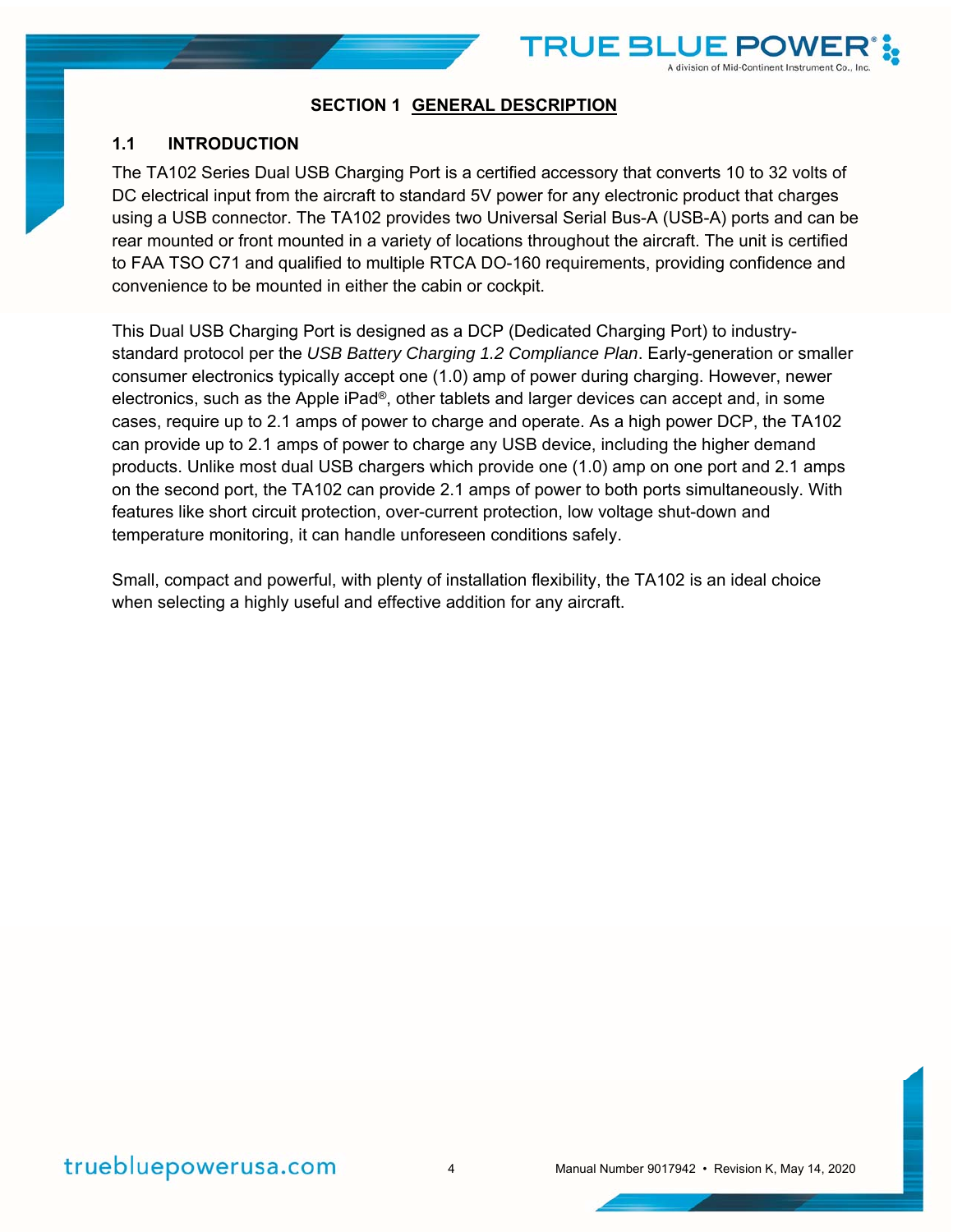

## **1.2 TECHNICAL SPECIFICATIONS**

| <b>Electrical Attributes</b> |                                                      |
|------------------------------|------------------------------------------------------|
| Input Voltage:               | 10-32 VDC                                            |
| Input Power:                 | 24 watts max; 1.7 amps @ 14 VDC / 0.85 amps @ 28 VDC |
| Output Voltage:              | $5$ VDC $\pm 0.25$ per port                          |
| <b>Output Power:</b>         | 2.1 amps max per port                                |
| Efficiency:                  | $~85\%$ nominal                                      |

#### **Table 1.1**

| <b>Physical Attributes</b>               |                                                        |
|------------------------------------------|--------------------------------------------------------|
| Weight:                                  | 0.13 pounds                                            |
| Dimensions: (not including<br>connector) | 1.50 inches wide X 1.50 inches high X 0.96 inches deep |
| <b>Charging Ports Type:</b>              | <b>USB Standard-A</b>                                  |
| Mounting:                                | Panel mount; rear or front                             |

#### **Table 1.2**

| <b>Qualifications</b> |                                                     |
|-----------------------|-----------------------------------------------------|
| Certification:        | FAA TSO-C71                                         |
|                       | EASA ETSO-C71                                       |
| Environmental         | RTCA DO-160G Environmental Category See Section 5.2 |
| Qualification:        |                                                     |

#### **Table 1.3**

| <b>Configurations</b> |               |                      |
|-----------------------|---------------|----------------------|
| <b>Part Number</b>    | Power Input   | <b>USB Connector</b> |
| 6430102-1             | Rear          | Sealed               |
| 6430102-2             | <b>Bottom</b> | Sealed               |
| 6430102-3             | Rear          | Lighted              |
| 6430102-4             | <b>Bottom</b> | Lighted              |

**Table 1.4**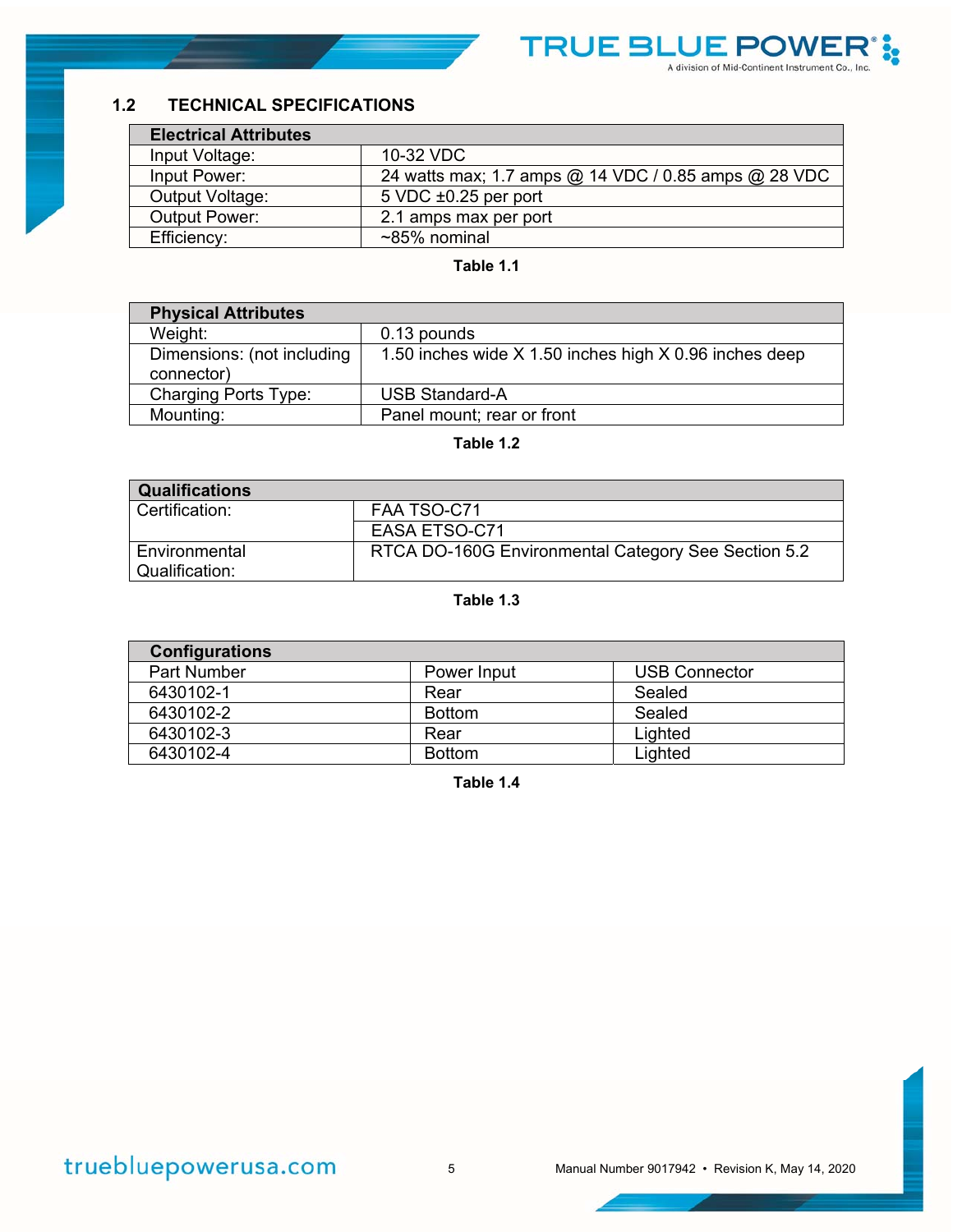

#### **SECTION 2 PRE-INSTALLATION CONSIDERATIONS**

#### **2.1 COOLING**

No external cooling is required. The unit will become warm when in use. This is normal and within operational parameters. No special mounting considerations are required; however, mounting to a metal surface can help dissipate any heat generated and extend the life of the product.

### **2.2 EQUIPMENT LOCATION**

The TA102 Dual USB Charging Port is designed for mounting flexibility, allowing for installation in the cockpit or in the cabin. It is designed for panel mounting and can be installed in a rectangular or circular rear mount configuration or, with an available installation kit, can be front mounted with a cosmetic cover plate. An instrument mounting adapter bracket is also available to easily mount the unit in a standard 2-inch round instrument opening that may already exist in the cockpit panel. There are two versions to choose from which allow the input connector to be located either on the rear of the unit or from the bottom.

The unit can be mounted in any orientation. Clearance should be provided for the mating connector which may require an additional inch beyond the rear of the unit.

#### **2.3 ROUTING OF CABLES**

Avoid sharp bends in cabling and routing near aircraft control cables. Avoid close proximity and contact with aircraft structures, avionics equipment or other obstructions that could chafe wires during flight and cause undesirable effects.

#### **2.4 LIMITATIONS**

Environmental qualifications were verified per RTCA DO-160, Revision G in lieu of those identified within the minimum performance standards (MPS) of the TSO.

The conditions and tests for TSO approval of this article are minimum performance standards. Those installing this article, on or in a specific type or class of aircraft, must determine that the aircraft installation conditions are within the TSO standards, specification of the article and deviations as listed above. TSO articles must have separate approval for installation in an aircraft. The article may be installed only according to 14 CFR part 43 or the applicable airworthiness requirements.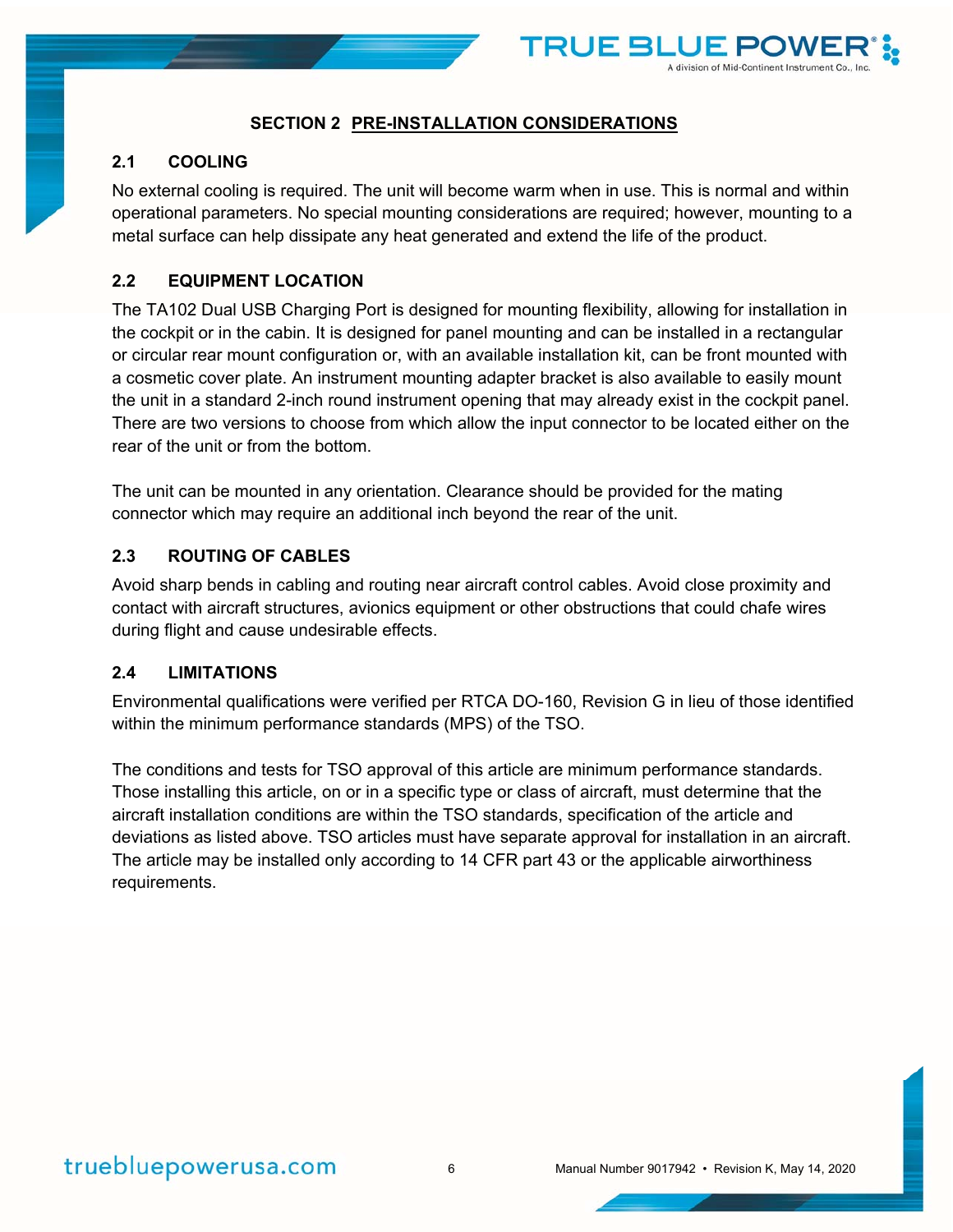#### **2.5 MODIFICATIONS**

This product has a nameplate that identifies the manufacturer, part number, description, certification(s) and technical specifications of the unit. It also includes the "MOD" or modification number representing notable changes in the hardware design of the unit.

TRUE BI

A division of Mid-Continent Instrument Co., Inc.

Modification (MOD) 0 is the initial release of the product and is identified on the nameplate by the lack of marking on the MOD numbers 1 through 9 (i.e. 1-9 are visible). All subsequent modifications are identified on the nameplate by the marking/blacking out of that particular MOD number (i.e. for MOD 1, the number 1 is not visible and 2-9 are visible - see Figure 2.1 for examples). MODs do not have to be sequentially inclusive and may be applied independent of each other.

For additional details regarding specific changes associated with each MOD status refer to the product published Service Bulletins at www.truebluepowerusa.com.



**Figure 2.1 Nameplate and MOD Status Example** 

truebluepowerusa.com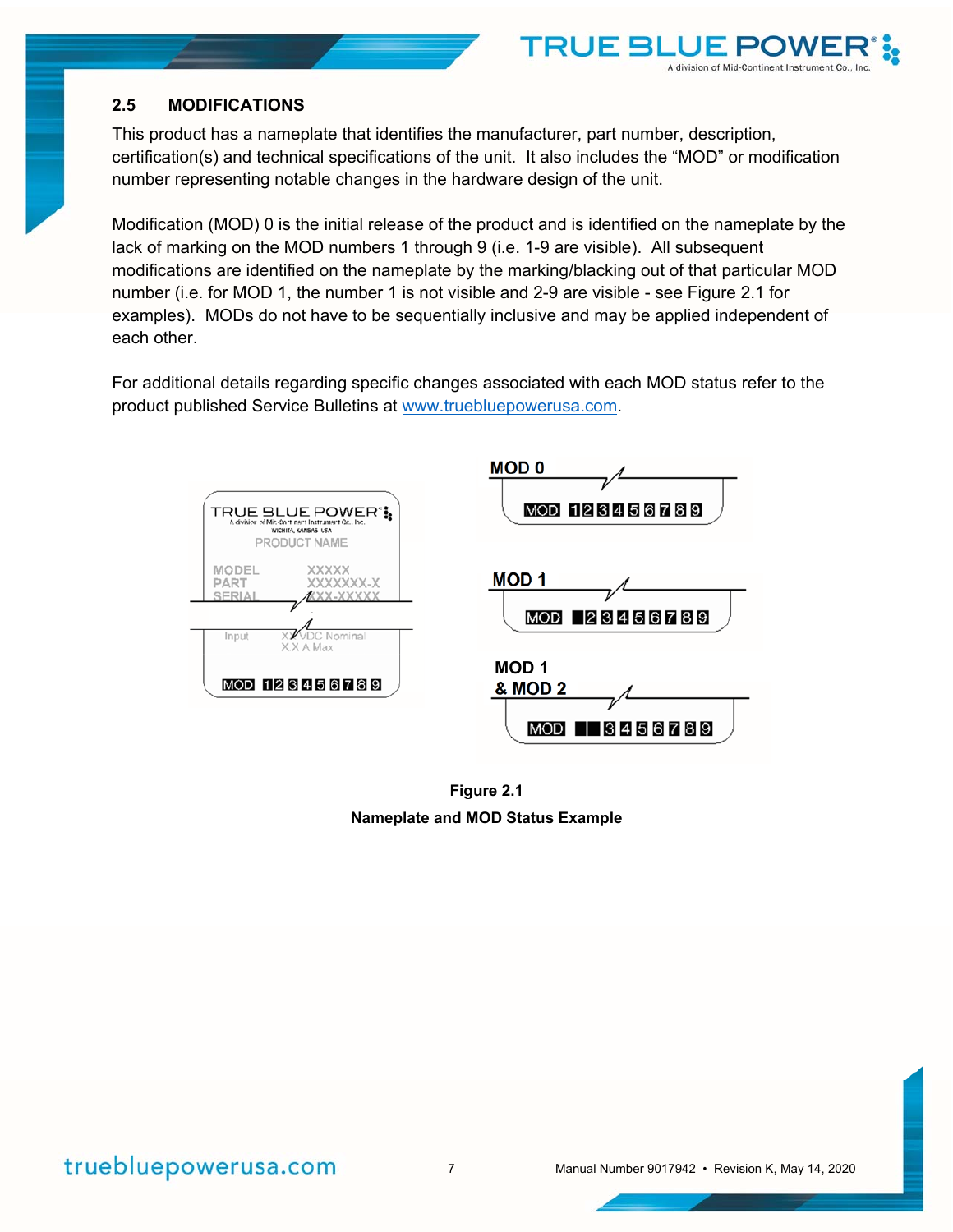

TRUE BI

## **SECTION 3 INSTALLATION PROCEDURES**

### **3.1 GENERAL INFORMATION**

This section contains interconnect diagrams, mounting dimensions and other information pertaining to the installation of the TA102 Dual USB Charging Port. After installation of cabling and before installation of the equipment, ensure that power and ground are applied to the proper pins specified in Section 3.3.2, Pin Assignment Information.

## **3.2 UNPACKING AND INSPECTING EQUIPMENT**

When unpacking this equipment, make a visual inspection for evidence of any damage that may have occurred during shipment. The following parts should be included:

- A. Dual USB Charging Port MCIA P/N 6430102-()
- B. Installation Manual MCIA P/N 9017942
- C. Connector Kit MCIA P/N 9017960
	- i. Mating Connector, 2-pin
	- ii. Pins (4) (2 required, 2 spares)
	- iii. Screws, #4-40 x 1/4 flat-head (2)
	- iv. Screws, #4-40 x 5/16 flat-head (2)

Optional Equipment Available:

- A. Circular Rear Mount Adapter Kit MCIA P/N 9017945
- B. Front Mount Faceplate Kit MCIA P/N 9017946
- C. Instrument Mount Adapter Kit MCIA P/N 9017947
- D. Rear Mount Faceplate Kit MCIA P/N 9017957

Equipment Not Provided:

- 
- (as needed per system requirements)

A. Cable Harness Wire See Section 3.3.1 for specifications B. Circuit Breaker Recommendation 2 amp (1 amp may be sufficient for 28V aircraft)

# truebluepowerusa.com

8 Manual Number 9017942 • Revision K, May 14, 2020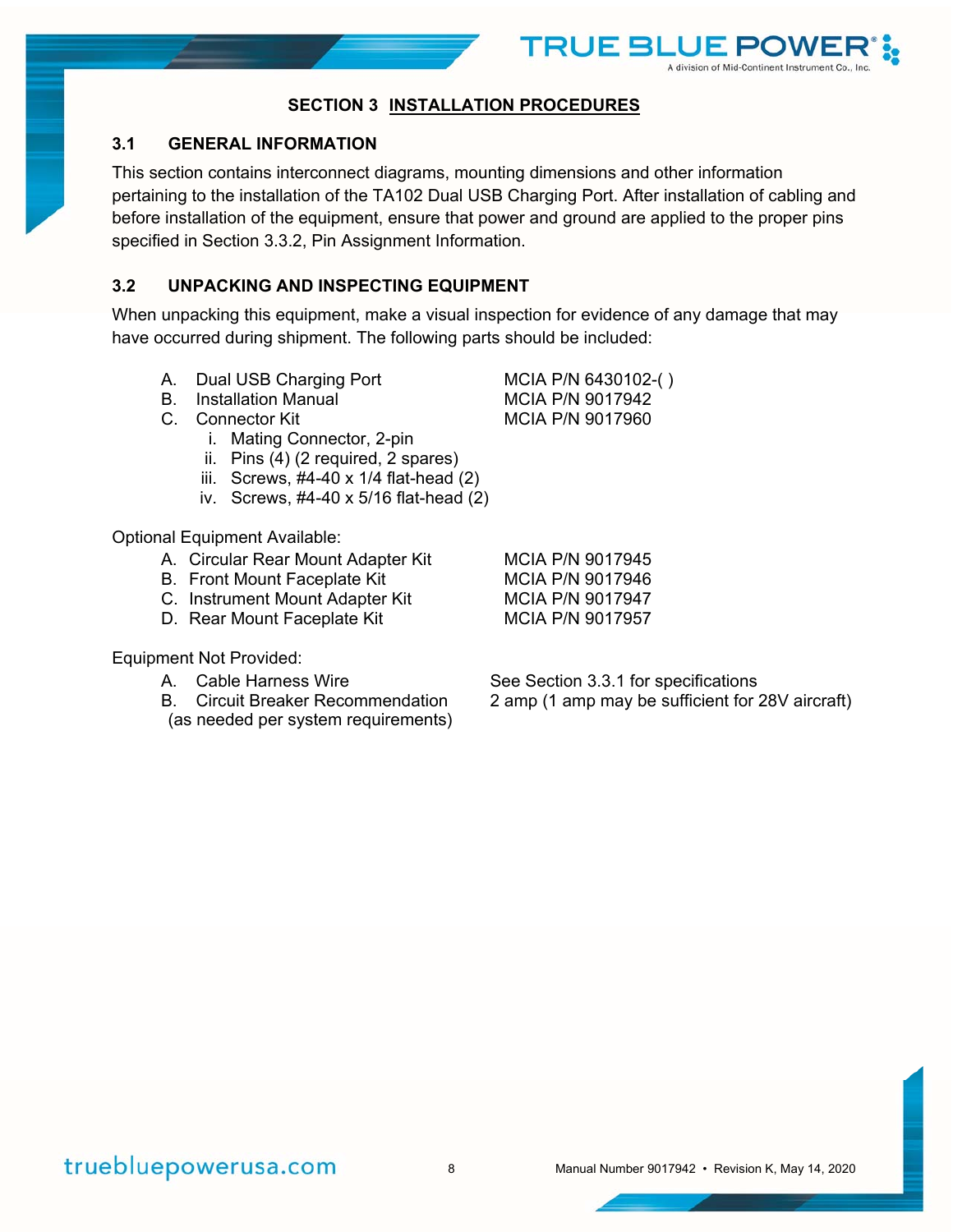## **3.3 CABLE HARNESS**

Construct the cable harness following the instructions outlined below and per Figure 3.1. Refer to Section 2: Pre-Installation Considerations, for routing precautions.

#### **Wire Gauge Selection**

Use of PTFE, ETFE, TFE, Teflon or Tefzel insulated wire is recommended for aircraft use. The wire harness should utilize 20-24 AWG stranded wire. Refer to table 3.1 below.

**TRUE BI** 

| <b>Wire Gauge</b>    | <b>Wire Length</b> |
|----------------------|--------------------|
| 20 AWG stranded wire | 35 ft              |
| 22 AWG stranded wire | 22 ft              |
| 24 AWG stranded wire | 14 ft              |

| Table 3. |  |
|----------|--|
|          |  |



Note: Pins should be crimped using Molex Hand Crimp Tool 63819-0000 (Preferred), 63811-2800 (obsolete) or 11-01-0200 (obsolete). See the Molex Hand Crimp Tool User Manual for crimp procedures.

#### **Pin Assignment Information**

INPUT POWER:

Pin A (keyed) – Positive DC input +10 to 32 VDC power

Pin B – Negative DC input / ground

#### **3.3.3 Harness Verification**



Failure to install aircraft power and ground wires in the proper mating connector locations will permanently damage the unit.

Once the cable harness is prepared, prior to connecting the TA102, activate the aircraft power bus and use a multimeter to verify that aircraft power and ground is supplied with appropriate voltage on the proper pins within the mating harness.



A division of Mid-Continent Instrument Co.,

(6430102-1, -3)



**Figure 3.1 Power Input**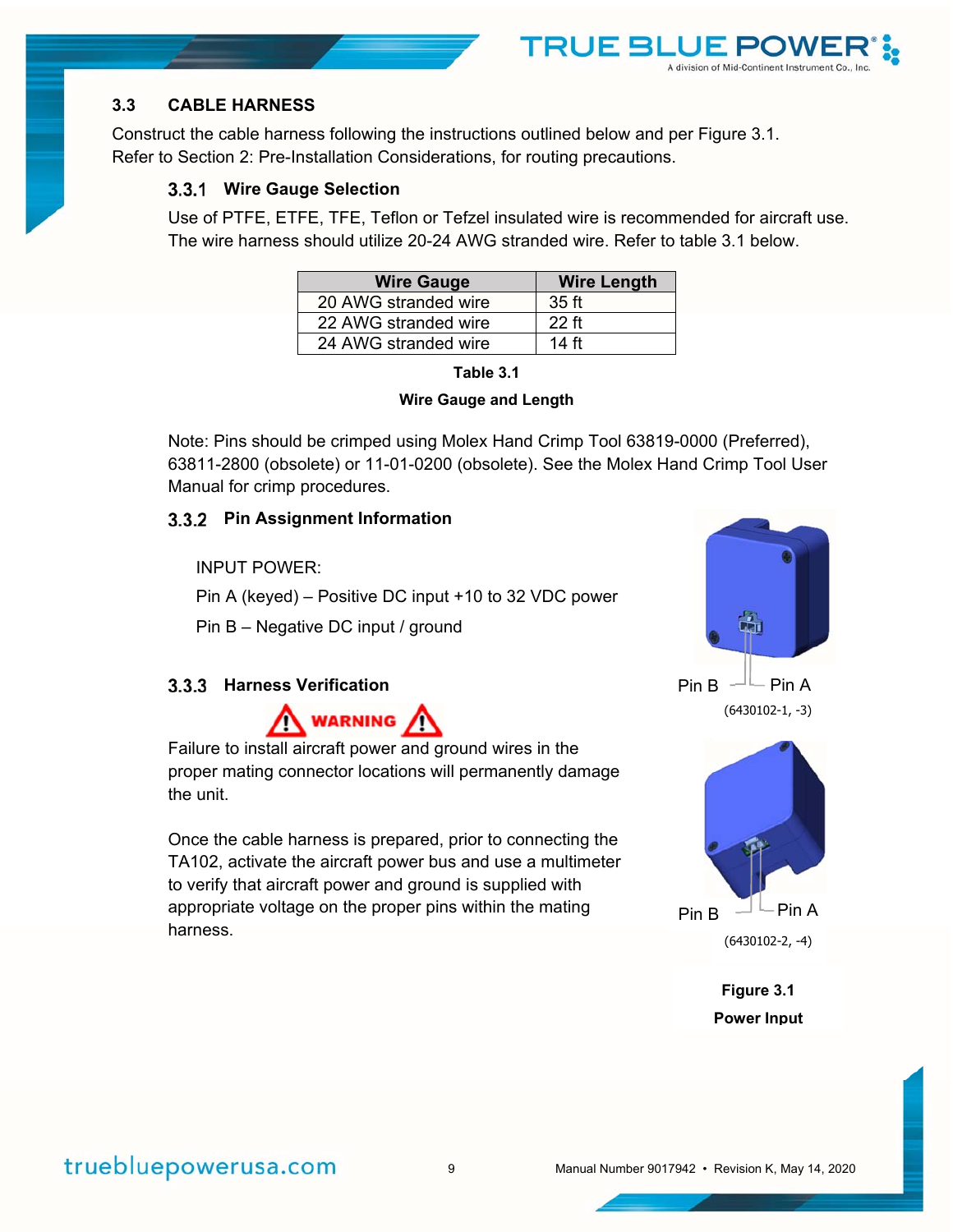

The TA102 can be installed in one of four ways:

- rear mount, rectangular
- rear mount, circular \*
- instrument mount \*
- front mount, decorative bezel \*
- rear mount, decorative bezel \*

\* installation kit required. See Section 3.2, Optional Equipment Available for part number reference

Prepare the panel cutout as shown in Figures 3.3, 3.4, 3.5 or 3.6 per the selected mounting option.

 For Rectangular Rear Mount, Circular Rear Mount and Instrument Mount Installations countersinks in the panel for flat head screws are optional. However, flat head screws are provided for flush appearance. For Front and Rear Decorative Bezel Installations, countersinks in the panel are required.

**TRUE BLUE P** 

A division of Mid-Continent Instrument Co.

• For Rear Mount Installations: Mounting screws length MUST be between (PT + 0.150") and (PT +0.260"). [PT = panel thickness]

Mounting screws provided with the unit are 0.24" and 0.31" (accommodates 0.020" to 0.160" PT). For PT greater than 0.125, the USB connector will be below the surface of the panel (below flush).

- For Circular Rear Mount Installations: Mounting screws length MUST be between (PT + 0.200") and (PT + 0.375"). [PT = panel thickness]
	- Mounting screws provided with the Circular Rear Mount Install Kit are 0.438".
- For Front Mount Installation: Maximum panel thickness is 0.25".
- For Rear Mount Installation with Decorative Bezel: Panel thickness greater than 0.065 will cause the USB connector to be below the surface of the bezel (below flush).



**Figure 3.2 TA102 Outline Drawing**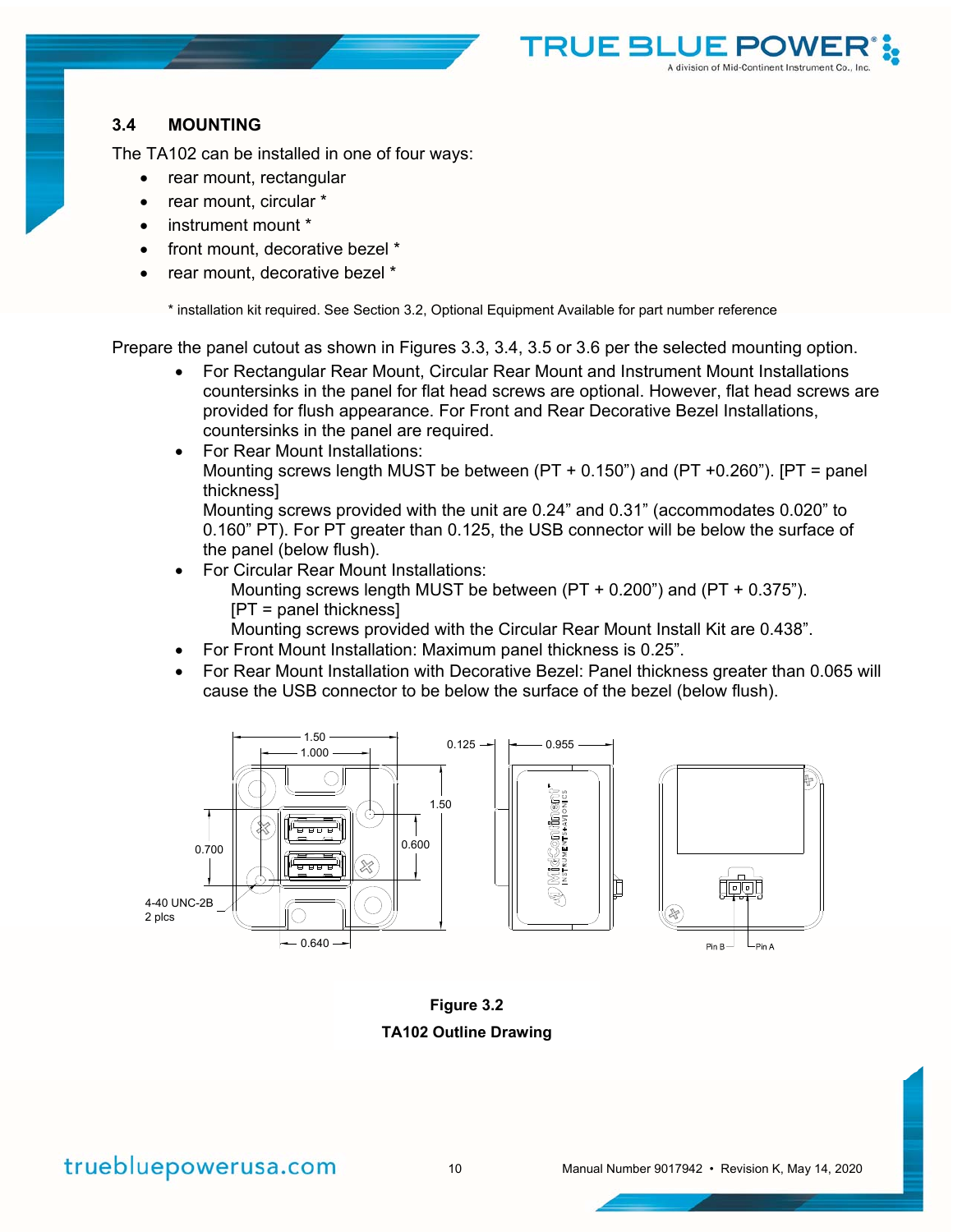

## **3.5 INSTALLATION COMPLETION**

Prior to operating the unit in the aircraft, it is recommended to verify the output and functionality of the unit. In order to prevent accidental damage to other systems, it is not recommended to attach the output to other equipment prior to verification. Verify the output of the unit at the terminating end of the cable with a multimeter to ensure proper voltage and polarity. Once verified, installation can be completed and functionality should be checked.

**TRUE BLL** 

JE P(

A division of Mid-Continent Instrument Co., Inc.



**Panel Cutout Detail** 

**Figure 3.3 Rear Mount Installation** 

truebluepowerusa.com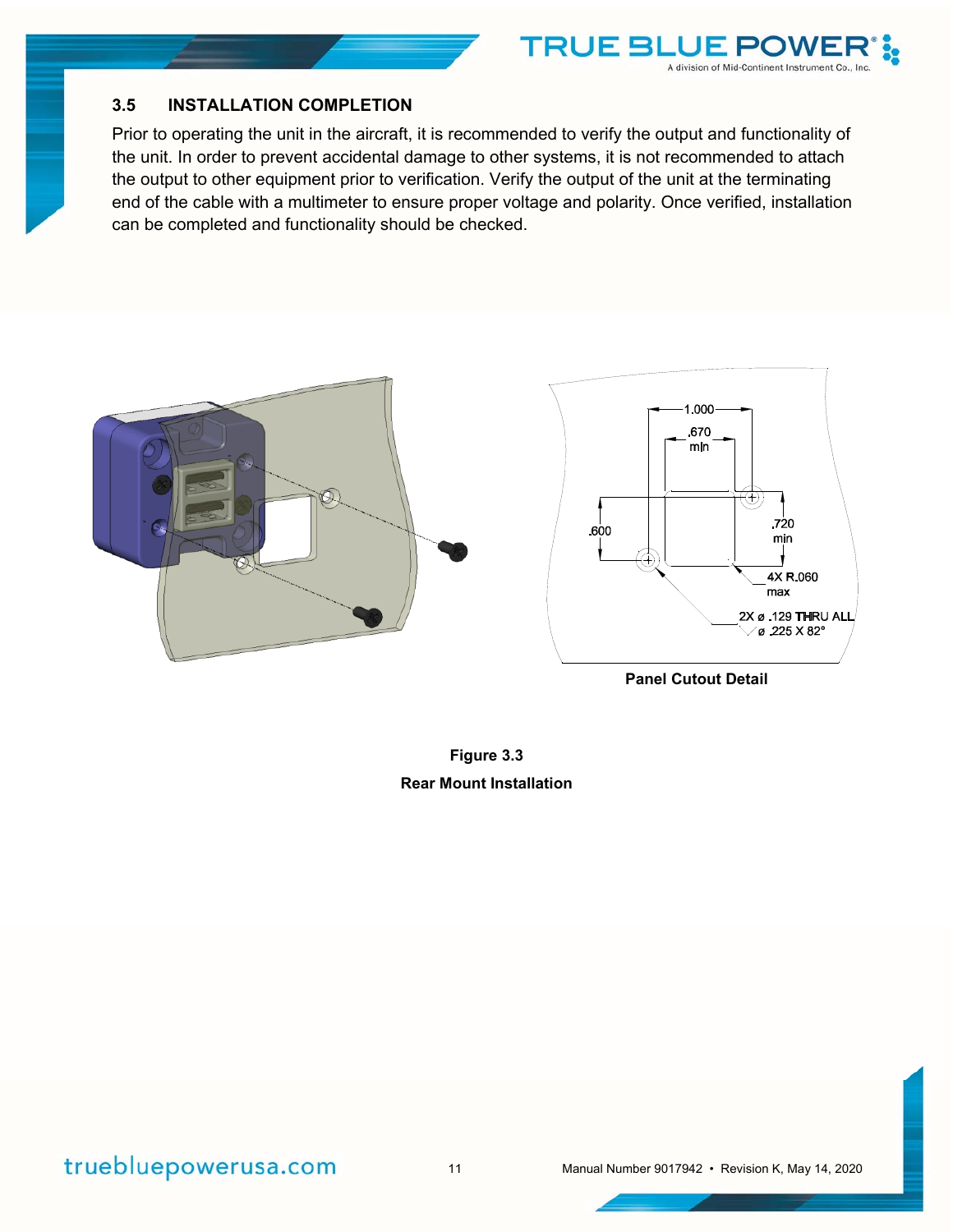

**Figure 3.4 Circular Rear Mount Installation** 



**Figure 3.5 Instrument Mount Installation**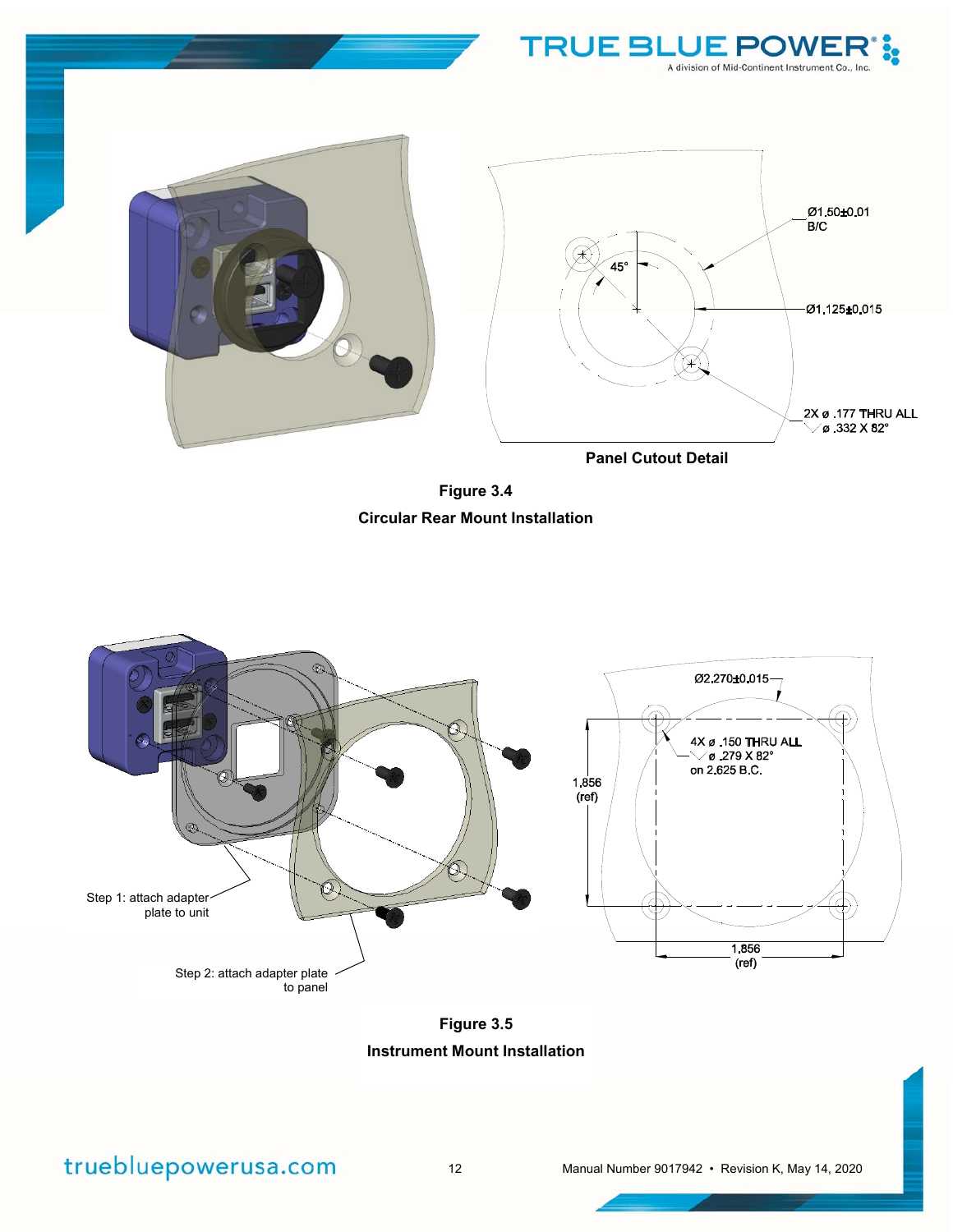

## truebluepowerusa.com

13 Manual Number 9017942 • Revision K, May 14, 2020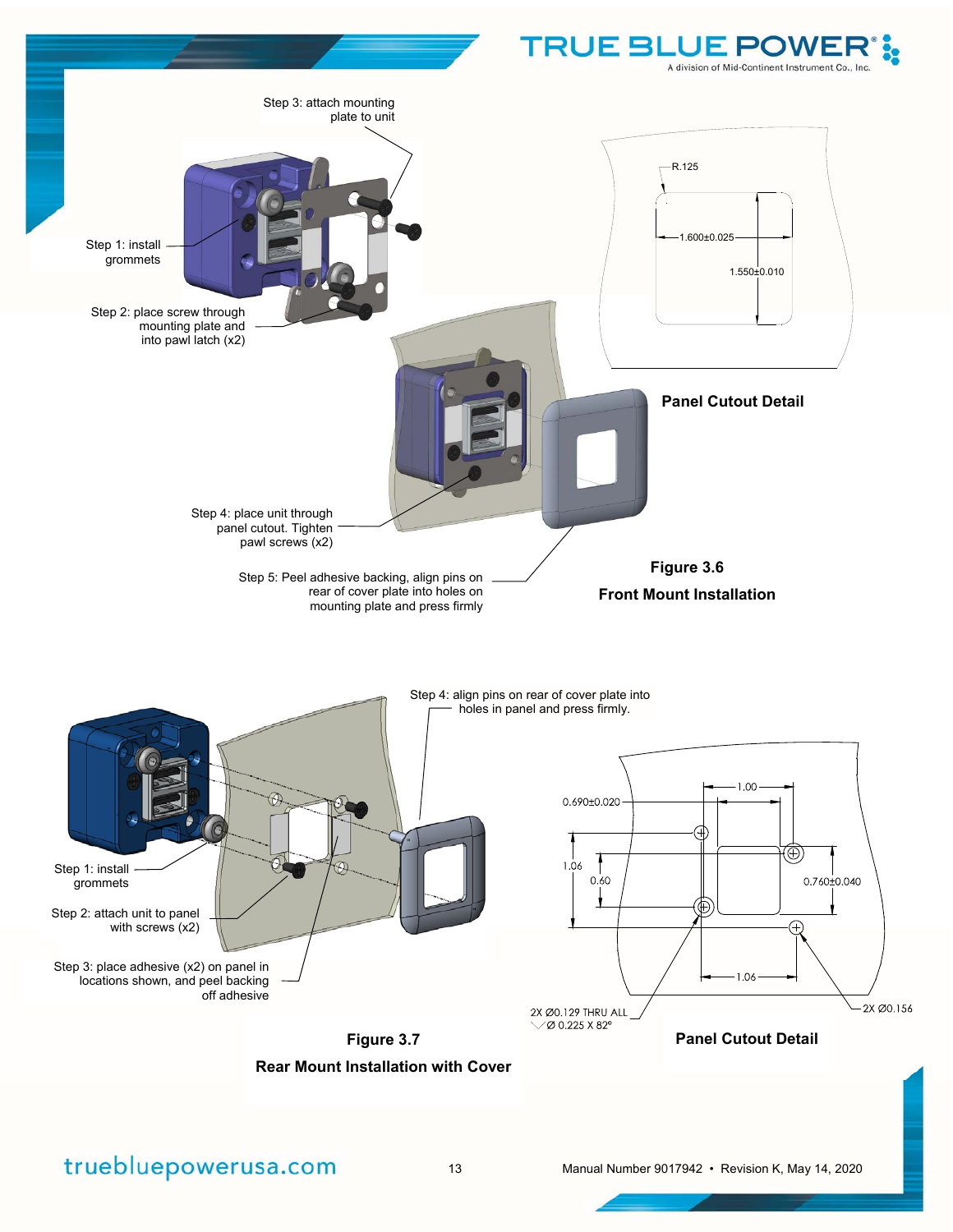

## **SECTION 4 OPERATION**

## **4.1 ELECTRICAL PERFORMANCE**

The TA102 Series Dual USB Charging Port converts an aircraft (DC) input voltage within the range specified to a 5V (DC) output. This output power is applied to a dual USB-A connector in accordance with the *USB Implementers Forum.*

The USB D+ and D- data lines communicate with the USB portable device to tell the device it is a dedicated charging port (DCP), capable of a higher current than a standard USB port. This allows the USB portable device to draw up to 2.1 Amps.

The unit is designed as a DC-to-DC converter with a series switch on each output to regulate current applied to that output. Each series switch independently reduces the output current to a safe level if the USB portable device draws excess current, is shorted or has a fault.

If the temperature of the TA102 becomes elevated due to a fault or excessive load, the device will seamlessly communicate with the USB portable device to lower the charge current. This allows the device to continue charging while the unit returns to a temperature within designed limits. When the temperature returns to a safe level the TA102 will automatically reestablish the higher charge current level with the device and continue charging.

## **4.2 PROTECTIVE FEATURES**

### **Short Circuit Protection**

The TA102 is capable of surviving a short circuit event without permanent damage. The unit goes into an over-current condition so that the average current is significantly reduced and the device is protected.

## **Over-Current Protection**

The TA102 monitors the current draw individually on each port. During an over-current condition the voltage is reduced. If the voltage falls below 3.8 VDC the output is turned off for a period of 12 seconds. The output is then checked for continued over-current conditions every 16 milliseconds. This condition is referred to as a hiccup mode. The device stays in this mode until the over-current condition is removed, then returns to normal operation.

#### **Low Input Voltage Shutdown**

If the input voltage applied to the TA102 drops below 10 VDC the unit will shut down until the applied voltage returns to a level within range.

#### **Over-Temperature**

When the temperature of the TA102 becomes elevated, the unit communicates with the USB portable device to reduce the charge current output (1 amp limit). When the temperature returns to an acceptable level the unit automatically returns to a higher charge current as required (up to 2.1 amps).

# truebluepowerusa.com

14 Manual Number 9017942 • Revision K, May 14, 2020